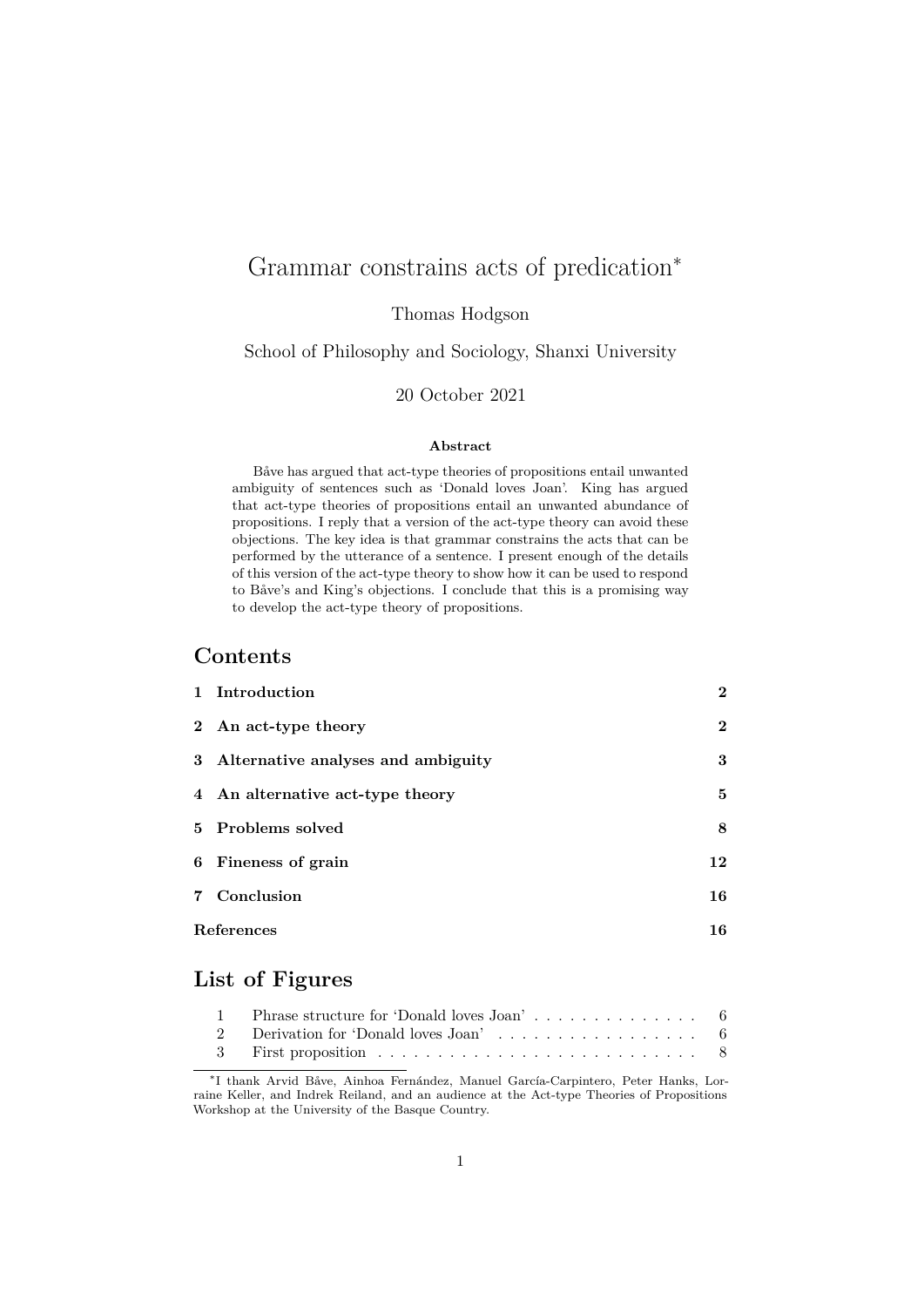| 5 Alternative phrase structure for 'Donald loves Joan'  10 |  |
|------------------------------------------------------------|--|
|                                                            |  |
|                                                            |  |
|                                                            |  |
|                                                            |  |

Th[e Version of Record of th](#page-9-1)is manuscript has been published and is available in *Inquiry* [http://www.tandfon](#page-9-2)line.com/10.1080/0020174X.2021.1990793.

## **1 [Introduction](#page-10-1)**

<span id="page-1-0"></span>Båve (2[019\) has argued the act-type theories of propositions must be](http://www.tandfonline.com/10.1080/0020174X.2021.1990793) rejected because such a theory will entail unwanted ambiguity, i.e., that some sentences that are obviously not ambiguous turn out to be ambiguous. Båve's targets are the act-type theories defended by Hanks (2015) and Soames (2015), as well as some [precur](#page-15-2)sors and fellow travellers.<sup>1</sup> I describe the act-type theory and Båve's objection, as well as a related objection by King, in section 2 and section 3.

I will argue that a version of the act-type theory avoids Båve's objection. To make this point, I will, in section 4, [pr](#page-1-2)esen[t that](#page-16-0) version of the [theor](#page-17-0)y in enough detail to show that it is coherent. I will then show, in section 5, that, given that version of the act-type theory and some reaso[nable idea](#page-1-1)s ab[out synta](#page-2-0)ctic structure drawn from mainstream linguistics, the grammar of a language constrains which acts are per[formed b](#page-4-0)y utterances of its sentences. I conclude that Båve's and King's objections can be met by adopting that [version of](#page-7-0) the act-type theory.

To support this response, in section 6, I address some objections that might be made to the particular kind of act-type theory I develop in order to respond to Båve. The common idea behind the objections I discuss is that propositions should not be individuated by syntactic structure. I argue that there is no decisive objection against th[e act-type](#page-11-0) theory to be made based on that point.

## **2 An act-type theory**

<span id="page-1-1"></span>The core idea of an act-type theory of propositions is that propositions are a particular kind of abstract object, i.e., types of act. Consider two actual individuals Donald and Joan and the property *loves* that holds of ordered pairs of individuals A, B such that A loves B. Take a sentence such as (1).

(1) Donald loves Joan.

An act that can be performed by uttering (1) is to refer to Donald, refer to Joan, express the property *loves*, and predicate *loves* of Donald and Joan, in that order. An utterance of (1) performs a token of the type of act just described. This is a relatively uncontroversial claim. The novel claim of the act-type theory of propositions is that we should identify the type with the proposition that Donald loves Joan, as opposed to identifying the proposition with another abstract object of some other kind. Proponents of act-type theories say that the

<span id="page-1-2"></span><sup>&</sup>lt;sup>1</sup>See Hodgson (2021) for a survey of act-type theories.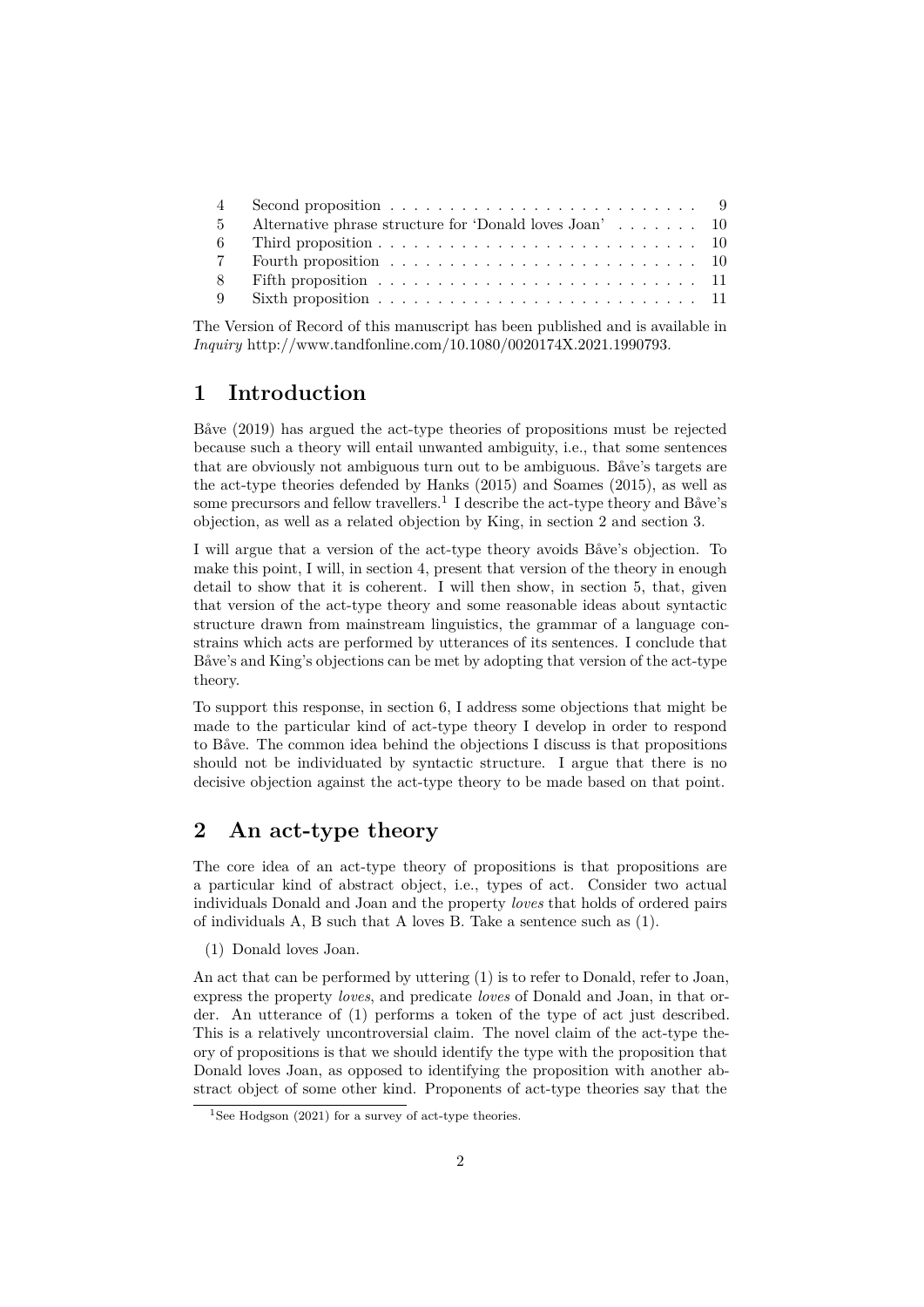identification of the proposition with the act type is an improvement over these alternative theories of what propositions are.

The theory I have just described is based on Hanks (2015). Most act-type theorists would agree with the spirit of what has been said, and it is enough to present and respond to Båve's criticism of the act-type theory. Hanks introduces a piece of notation for representing these act types. Bold represents acts of reference; capitals (Hanks uses small capitals) represen[t act](#page-16-0)s of expression of properties. Hanks regards talk of properties to be something that we should ultimately be able to give a non-Platonist interpretation; for the purposes of presenting the theory I will talk as if properties are abstract objects. A whole proposition might be represented as:

#### ⊢ ⟨⟨**Donald**, **Joan**⟩, LOVES⟩

The full development of Hanks' theory involves many more details, none of which are relevant to Båve's criticism. I will also focus on the cases where the acts of referring and expressing are directed at objects and properties directly, rather than under some mode of presentation. Hanks would write, e.g., **Donald<sub>obi</sub>**, **Joan**<sub>obi</sub> to indicate an 'object-dependent reference type', and use bold, without subscript, for a 'semantic reference type' (Hanks 2015, 116–20 & 153–154). Hanks' view is that the proposition expressed by, e.g., (1) is composed of semantic reference types not object-dependent reference types; I ignore this because it makes no difference to the criticism I am discussing. Nothing I say is incompatible with the more sophisticated things tha[t the act-type theor](#page-16-0)ist might want to say, or extensions of the act-type theory to more complicated sentences.

While Soames has a different theory to Hanks in several respects, the differences won't matter for the purposes of this paper. I will take inspiration from a feature of Soames' theory in developing my preferred theory. Soames claims that the act of predication that is the proposition associated with a sentence such as (1) is comprised of a series of sub-acts: *loves* is first combined with Joan, and the result with Donald (King, Soames, and Speaks 2014, 123–24). I will make use of this idea.

#### **3 Alternati[ve analyses and ambiguity](#page-16-1)**

<span id="page-2-0"></span>Båve proposes a *reductio* of act-type theories. He argues that a sentence such as (1) might be associated with a range of acts. One is the act of combining the meaning of 'loves' with the meaning of 'Joan' and combining the result with the meaning of 'Donald'. Another is the act of combining the meaning of 'loves' with the meaning of 'Donald' and combining the result with the meaning of 'Joan'. Another is the act of combining the meaning of 'loves' with the meanings of 'Donald' and 'Joan', in that order. The third act corresponds to Hanks' proposal, described in section 2; the other two might be represented as:

- ⊢ ⟨**Donald**, LOVES-JOAN⟩
- ⊢ ⟨**Joan**, LOVED-BY-DONALD⟩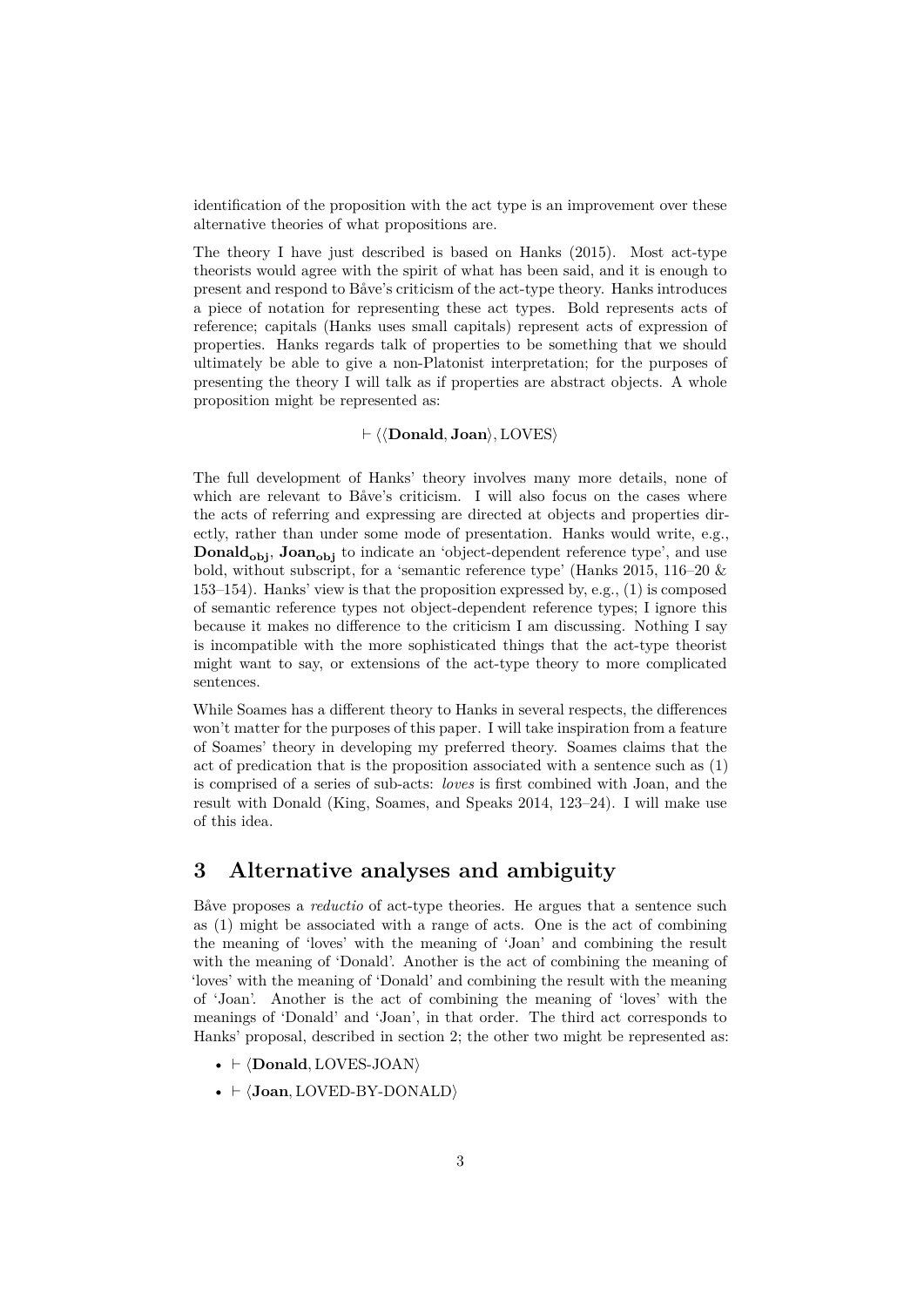I will use *meaning* for the contributions made to propositions expressed by sentences by the words in those sentences. This seems to me to be a reasonable use of the term, although I would be happy to use a different one.

The three acts described are all act types, and, according to the act-type theorist, they are propositions. So, Båve argues, the act-type theorist is committed to saying that an utterance of (1) expresses all of these distinct propositions. And, a sentence that expresses many propositions is ambiguous. So, the act-type theorist is committed to the claim that (1) is ambiguous. And, by parallel arguments, to the claim that most sentences are ambiguous. This is, Båve claims, an unacceptable result: many of these sentences, including (1), are not ambiguous.

When I present my response to Båve's argument in section 5 I will rely on some points about ambiguity, which I will now describe. Firstly, like Båve, I do not take context sensitivity to be a kind of ambiguity. Nor do I regard the possibility that an expression might have meant something different as ambiguity. I follow Båve in saying that a sentence is ambiguous i[f and only](#page-7-0) if it has, simultaneously, two meanings, i.e., it expresses two distinct propositions.<sup>2</sup> Standardly, a distinction is made between *lexical* and *syntactical* ambiguity (Sennet 2016). In the first case, some expression in the sentence has two possible meanings, such as the two meanings of 'bank', in the second case a sentence can be assigned two different phrase structures. Båve's example of syntactical a[m](#page-3-0)biguity is (2).

(2) Flying planes can be dangerous.

There is a further distinction to make, between what I will call *redundant* and *non-redundant* ambiguity. An ambiguity is non-redundant if the alternative meanings are such that they correspond to different things being said, otherwise it is redundant. Båve uses the term 'say' to make this point (Båve 2019, 195). This can be illustrated with (2): one meaning corresponds to saying that an activity, the flying of planes, can be dangerous, the other corresponds to saying that a class of object, planes that are flying, can be dangerous. I will rely on the following: if two propositions have different truth conditions, [then expressing](#page-15-2) them is saying different things. So, if two propositions have different truth conditions, a sentence that expresses them both is non-redundantly ambiguous. This gives a sufficient condition for non-redundant ambiguity, which I will use in my defence of the act-type theory against Båve's objection. I am thinking of truth conditions in terms of possible worlds. Because the two propositions described above will have the same truth conditions in this sense, i.e., they are true at all the same possible worlds, the claim that (1) is ambiguous, given the act-type theory, must be the claim that it is redundantly ambiguous.

The distinction between redundant and non-redundant ambiguity is important, because the standard way to identify ambiguity is to first argue that a sentence can be associated with two distinct truth conditions. All ambiguities identified in this way will be non-redundant. I will, in section 5, rely on a point that Båve accepts (Båve 2019, 195). The point is that we should not posit redundant syntactical ambiguity. The idea is that the standard way to identify ambiguities is

<span id="page-3-0"></span><sup>&</sup>lt;sup>2</sup>It might be said that this conception of ambiguity does not fit with the standard notion, because according to the standard notion ambiguo[us sentence](#page-7-0)s do not typically express both meanings [simultaneously. T](#page-15-2)his would not affect Båve's substantive point, or mine.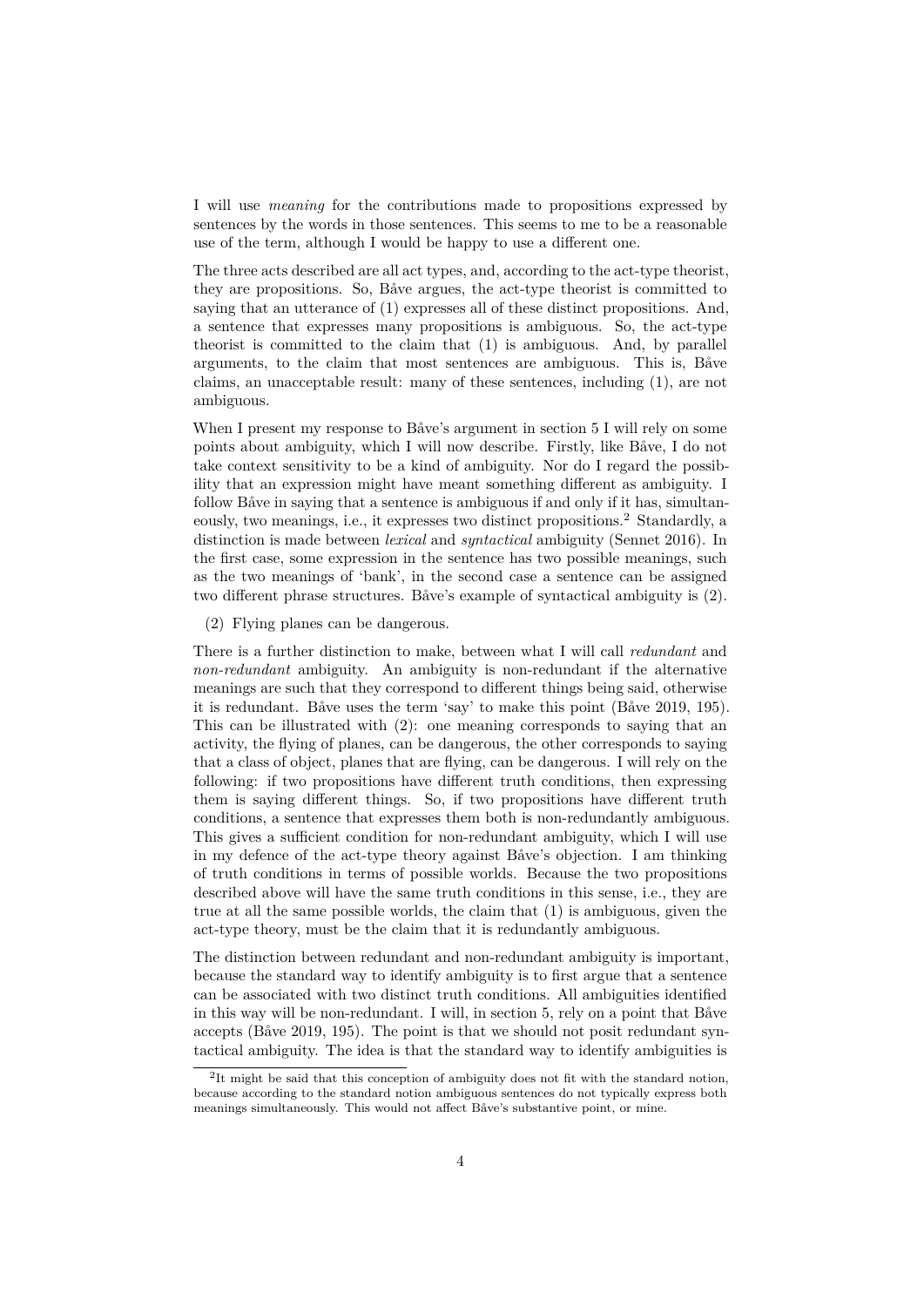the only way to identify syntactical ambiguities, i.e., the only legitimate reason to posit two distinct syntactic structures is that two distinct truth conditions have been found for the sentence in question. Båve endorses this line of thought: he argues that (1) cannot be syntactically ambiguous, because, if it is ambiguous at all, it is redundantly ambiguous and this is incompatible with it being syntactically ambiguous.

It is useful to distinguish Båve's objection from a similar one made by King against Soames' version of the act-type theory (King, Soames, and Speaks 2014, 131–33). King says of Soames' theory that it must posit distinct acts corresponding to the last two of the three acts described above. King then claims that this means the theory distinguishes propositions that ought not to be distinguished. King does not suggest that this res[ults in ambiguity: the objection](#page-16-1) [is just t](#page-16-1)hat there are too many propositions, and that the different propositions do not capture real differences in what the sentences can be used to say. The response I suggest is to accept that there are as many propositions as King fears, but deny that this is a problem. Because only one proposition is actually expressed by an utterance of a sentence such as (1) there is no ambiguity; ambiguity would be a problem, but it is not entailed by abundance. I know of no other argument against abundance as such, although I consider in section 6 the objection that distinctions are being made between propositions that should not be distinguished. In developing this solution I am taking up an idea briefly suggested by Soames in response to King (King, Soames, and Speaks 2014, 238). Jespersen (2015) also considers King's objection to Soames, and concl[udes that](#page-11-0) we want as many propositions as the theory predicts. In that case, abundance is, not only not a problem, but it is a theoretical virtue. However that turns out, it is helpful to distinguish the objection [based on ambiguity and the argumen](#page-16-1)t based on a[bunda](#page-16-2)nce, because the former can be replied to, and the latter is not an objection.

#### **4 An alternative act-type theory**

<span id="page-4-0"></span>I will now describe an alternative act-type theory which, I will argue, avoids Båve's objection. First, I will briefly mention the semantic theory presented in Heim and Kratzer (1997). I do this to illustrate what kind of proposal can be made for the act-type theory, and to make it plausible that the act-type theory can be developed into a theory with the same empirical coverage as a semantic theory such as Heim & Kratzer's while making use of many of the same ideas. I have used this parti[cular](#page-16-3) theory because I want to base the proposal on familiar ideas found in a standard textbook. The theory is based on phrase structures, associated with sentences such as  $(1)$ .<sup>3</sup> Like Heim & Kratzer I will just assume particular phrase structures for the sentences that I am interested in; alternative proposals are unlikely to make a difference.

According to the theory, [a](#page-4-1)n interpretation function  $\llbracket \cdot \rrbracket$  is defined which should provide a denotation for each phrase structure and each proper part of each phrase structure. Denotations are either members of one of two basic types: *e*, individuals, or *t*, truth values defined as elements of {0, 1}. Or, they are of

<span id="page-4-1"></span> $3$ Heim & Kratzer use bold instead of quotation marks to mention expressions; I will reserve use of bold for meanings.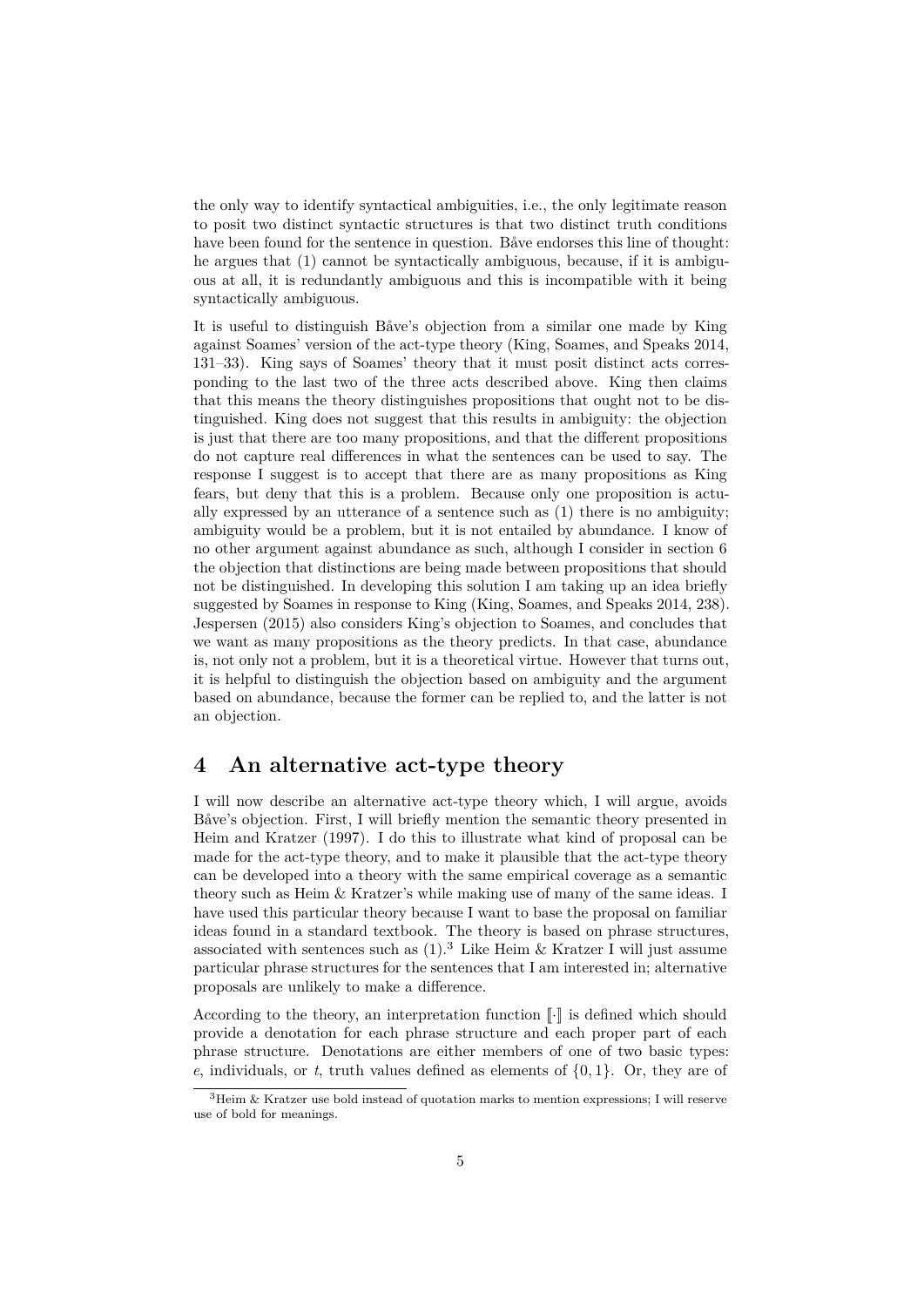a derived type: if  $\phi$ ,  $\psi$  are types then there is a type  $\langle \phi, \psi \rangle$  which is a set of functions from entities of type  $\phi$  to entities of type  $\psi$ . The denotations of the things occupying the terminal nodes of a phrase structure are stipulated. Rules are then defined which assign denotations to all other nodes. The rules that are relevant to our example are *non-branching nodes*: if a node has one daughter, it has the denotation of its daughter. And, *functional application*: if a node  $\alpha$ has daughters  $\beta$  and  $\gamma$  such that  $\|\beta\|$  is a function with  $\|\gamma\|$  in its domain, then  $\llbracket \alpha \rrbracket = \llbracket \beta \rrbracket(\llbracket \gamma \rrbracket).$ 



Figure 1: Phrase structure for 'Donald loves Joan'

The derivations can be presented in a simplified form by dropping nodes with one daughter and replacing node labels with their denotations.

> <span id="page-5-0"></span>1 if Donald loves Joan; else 0  $\lambda y \in D_e.1$  if  $\widehat{y}$  loves Joan; else  $0$  $\lambda x \in D_e$ .  $[\lambda y \in D_e.1]$  if y loves x; else 0 Joan Donald

<span id="page-5-1"></span>Figure 2: Derivation for 'Donald loves Joan'

A similar idea can be applied to an act-type theory. Terminal nodes will be assigned acts such as referring and expressing. The root of the graph will be assigned the act of predicating a property of something. The compositions performed where the phrase structure branches will also be acts. Every node is assigned an act.

The act of referring to some object will be represented with bold: **Donald** and **Joan** are the acts of referring to Donald and Joan, respectively. I will also represent the act of expressing a property with bold. Furthermore, I will assume that properties are abstract objects which have 'slots' for their *relata*; the number of slots is the *arity* of the property. For example, *loves* has two such slots: one for the lover and one for the beloved. This amounts to assuming a theory of the sort that Fine (2000) calls 'positionalist'; for a defence of the view, from which I take the 'slot' terminology, see Gilmore (2013).<sup>4</sup>

<sup>&</sup>lt;sup>4</sup>I use 'property' to cover entities of all arities. I would be happy to use 'relation' instead.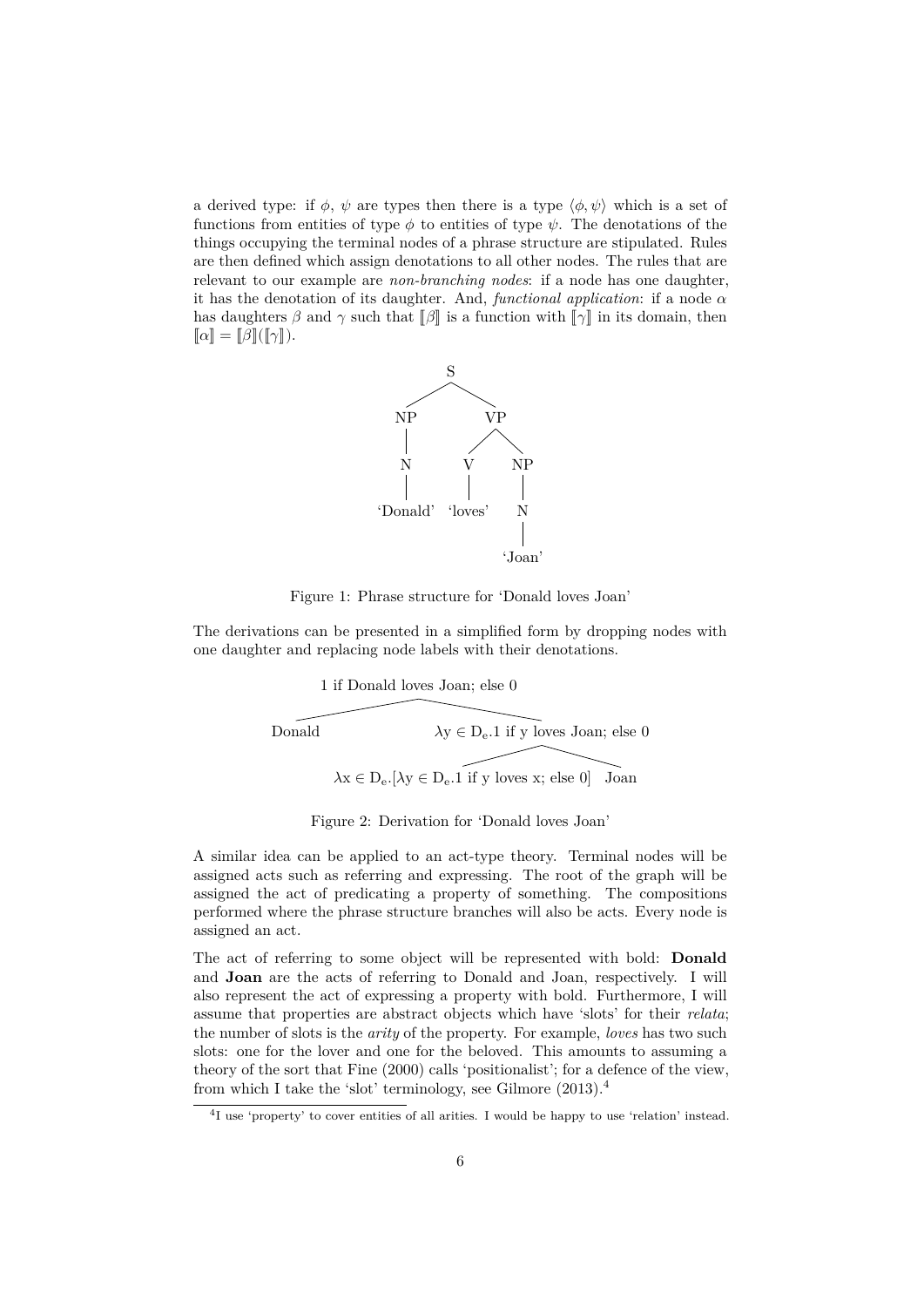When a property is expressed that property is picked out in such a way that it can be predicated of objects. Because a property with an arity of *n* can be predicated of *n* objects in many ways, particular acts of expression must present the available slots of the property in a specific way. I will assume that this can be done by assigning the slots indices from a suitable sequence such as the natural numbers. So, *loves* might be expressed in a way represented as **1-loves-2**: there are two slots available to be filled, and the lover slot has been assigned the first in the sequence and the beloved slot has been assigned the second. This is a different act from **2-loves-1**, and a notational variant of the act **2-is-loved-by-1**.

Having assigned acts to the terminal nodes of a phrase structure it will be necessary to assign acts to all other nodes. One sort of act will be predication: the act of predicating a property of an object. Another is more exotic, but can be found in the literature. First we define a function  $PLUG_i$  which is a function from a property and object to a property; the definition defines a function for each value of *i*. The function is defined as follows by King (2019b, sec. 3.3): 'PLUG<sub>i</sub> is a function that maps an *n*-place [property] *R* and an object *b* to the  $n-1$ -place [property]  $R'$  such that  $\langle o_1, \ldots, o_{i-1}, o_{i+1}, \ldots, o_n \rangle$ stand in R' iff  $\langle o_1, \ldots, o_{i-1}, b, o_{i+1}, \ldots, o_n \rangle$  stand in R<sup>'5</sup> King's definition is given when describing the theory in Zalta (1988). Båve uses similar terminol[ogy to](#page-16-4) [describe](#page-16-4) an operation on predicates and names, and also attributes it to Zalta. I use King's version with objects and properties because I want the acts of predication to target objects and properties, not th[ei](#page-6-0)r representations. There will be acts of the general type  $\text{plug}_i$  [whi](#page-17-1)ch is the act of applying  $\text{PLUG}_i$  to the referent of an act of reference and the property expressed by an act of expression and then expressing the resulting property. For example, one might perform **plug2** on **Joan** and **1-loves-2** and thereby express **1-loves-Joan**; I write this as  $plug2(Joan, 1-loves-2) = 1-loves-Joan$ .

With these acts defined, the composition rules can be given. If a node has two daughters, and one is an act of referring to an object and the other is an act of expressing a property with an arity of one, then the act assigned to the node is an act of predicating the property of the object. If a node has two daughters, and one is an act of referring to an object and the other is the act of expressing a property with an arity of greater than one, then the act assigned to the node is an act of performing some **plug***<sup>i</sup>* on the acts of reference and expression. It follows from the definition of  $\mathbf{plug}_i$  that this act is the act of expressing a property. For now, let's assume a maximally permissive version of this rule that allows *i* to be any index less than or equal to the arity of the property expressed, and allows the property that is expressed to be expressed with any indexing.

Given these definitions, a graph can be used to represent a complex act that someone who utters (1) might perform; I label this as First proposition. I claim that this is a real act type. And a theory has been given of how it is assigned to the root of the phrase structure given the acts assigned to the terminal nodes. However, it is a different act from the one that Hanks would assign to this sentence. The act at the root would be represented in Hanks' notation, as I did

Or to call those with an arity of greater than one 'relations', and restrict 'property' to those with an arity of one.

<span id="page-6-0"></span><sup>5</sup> I have replaced 'relation' with 'property'.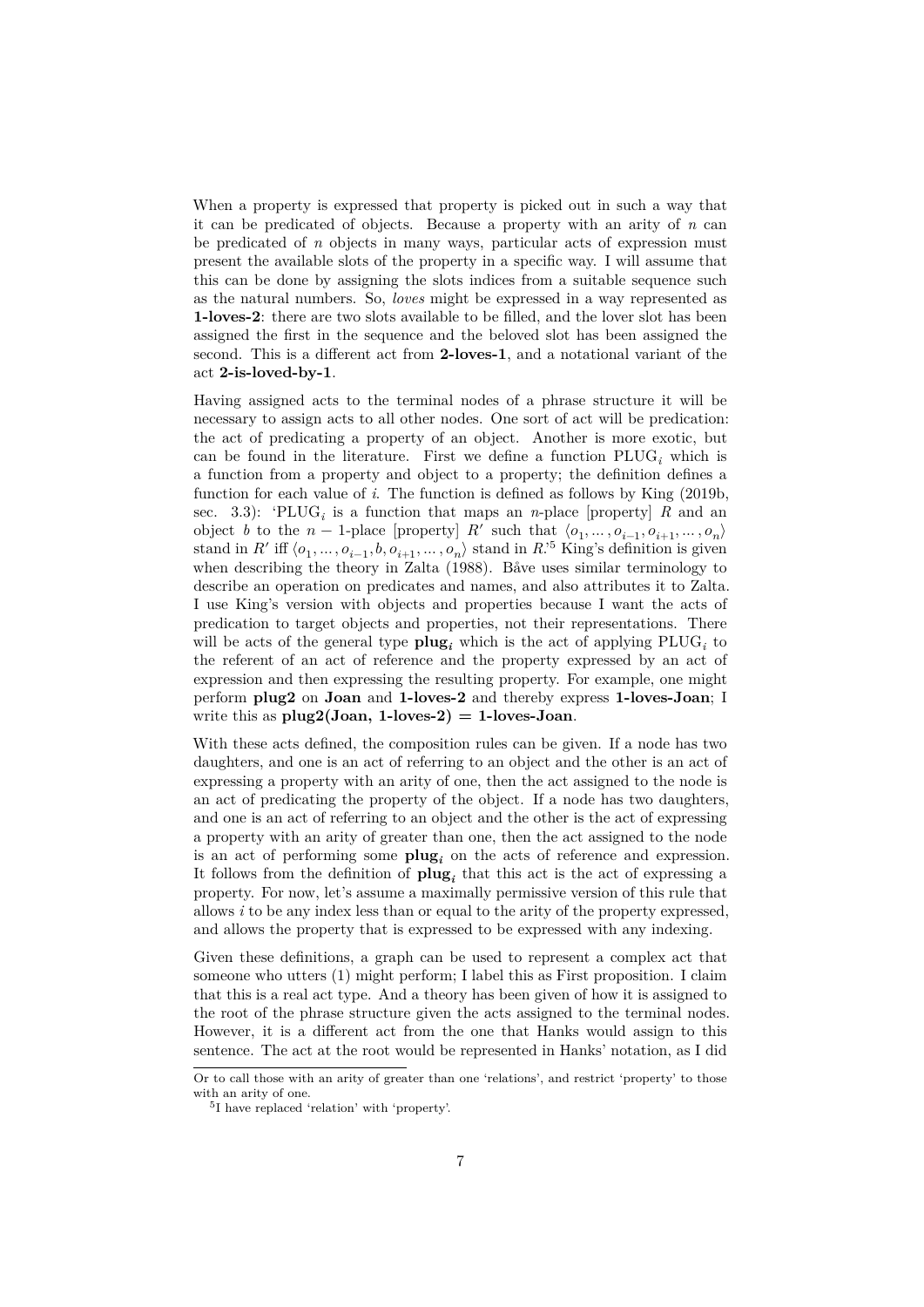in section 2, as:

#### ⊢ ⟨**Donald**, LOVES-JOAN⟩



Figure 3: First proposition

I have presented the theory in such a way that it avoids an objection to act-type theories made in Collins (2018, sec. 3). Collins claims that Hanks' notation suggests that act-types of reference and expression are targets of predication. But, in order to get truth conditions, objects and properties must be the targets of predication. Speaks (2020) makes a similar objection to a version of the act-type theory. The the[ory I have ske](#page-16-5)tched is explicit that it is objects and properties that are the targets of predication. And, an act such as **plug***<sup>i</sup>* is the act of plugging an expressed property with an object and then expressing the resulting property. One [might](#page-17-2) object to this way of developing the theory, but it is not open to the charge of confusion on this point.

The theory covers only a fragment of English. In order to count as a full proposal it would need to be expanded to cover a range of more complex sentences, including quantified sentences. The first ideas to consider would be the suggestions made in Hanks (2015, 87–89); King, Soames, and Speaks (2014, 100); Soames (2015, chap. 2  $\&$  3), as well as the criticisms of these proposals in Collins (2018). That is beyond the scope of this paper, and is unnecessary for explaining how to respond to Båve's objection.

## **5 P[rob](#page-16-5)[lems so](#page-17-0)lved**

<span id="page-7-0"></span>I will now show that the theory in section 4 provides a basis for resisting Båve's argument against the act-type theory. Båve's objection is that the act-type theory must accept that (1) is ambiguous. A sentence is ambiguous if it expresses several propositions. I will start by assuming that (1) expresses the proposition that I described in section 4 calle[d First pr](#page-4-0)oposition. The question is whether the act-type theorist must allow that (1) expresses other propositions as well. I will show that it does not, provided the act-type theorist says some other well-motivated things.

Three possibilities [must be co](#page-4-0)nsidered. Firstly, that different acts are associated with the expressions at the terminal nodes. Secondly, that different phrase structures are possible. Thirdly, that meanings are combined in different ways. I will first consider each possibility on the assumption that the other two factors are kept fixed, and then discuss some possible combinations of these possibilities.

Regarding the first possibility, it is not an option to say that different acts are associated with either 'Donald' or 'Joan'. These acts would be acts of reference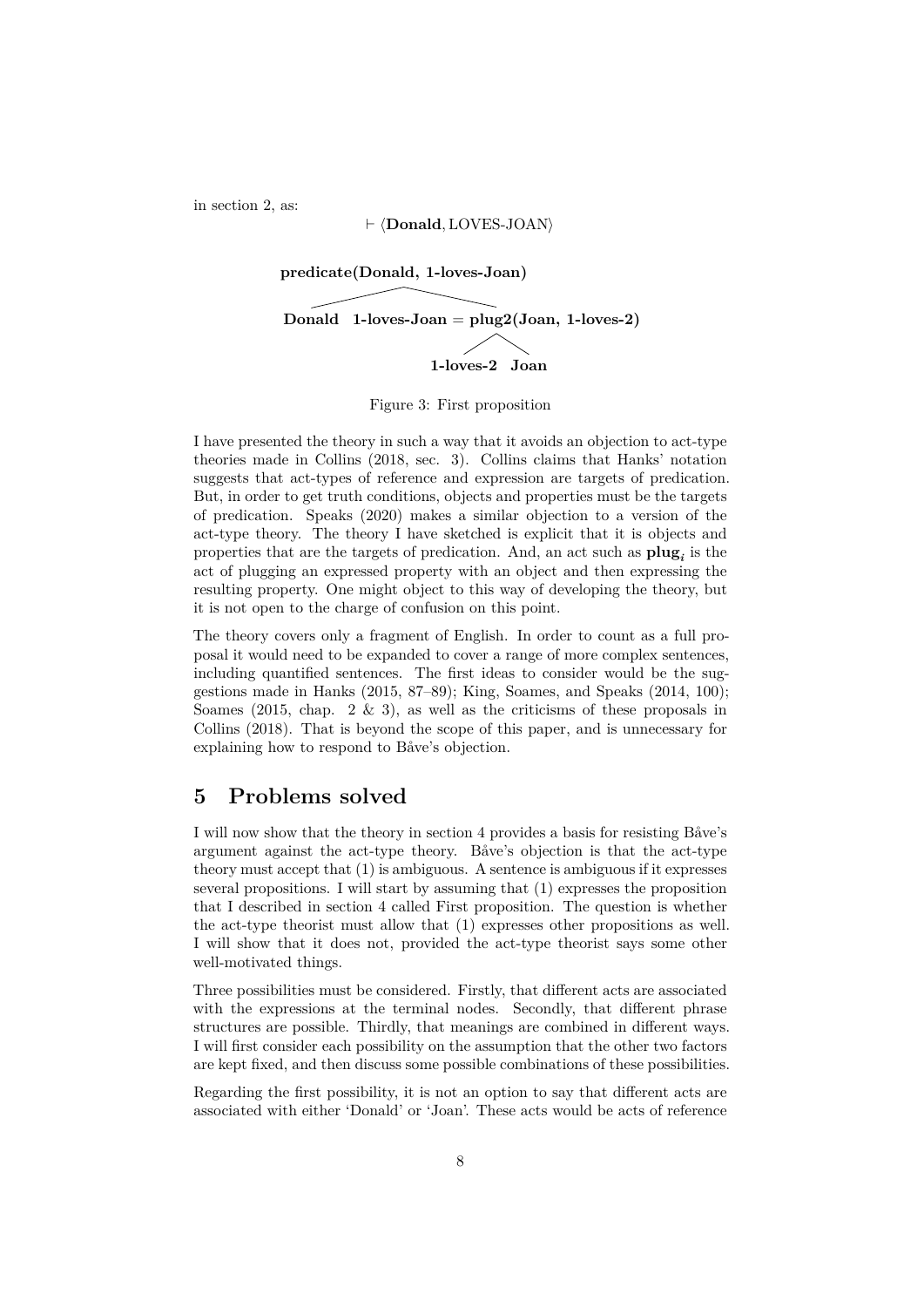to different objects. This would result in a different proposition being expressed, but it would not be the kind of redundant ambiguity Båve bases his objection on. Furthermore, changing the referents would count as a change in meaning: therefore, it would not be ambiguity at all. Things are more complicated with 'loves'. The proposition I described is assigned to (1) on the basis that 'loves' is assigned **1-loves-2**. If the idea is to assign, e.g., **1-taller-2** to 'loves' instead, then the same point applies: this is a change in meaning and not ambiguity. However, 'loves' could have been assigned **2-loves-1**. This is a perfectly good act, and the theory as stated allows it. Holding everything else fixed, (1) then expresses Second proposition. If a sentence expresses both first proposition and second proposition then it is non-redundantly ambiguous, because First proposition and Second proposition differ in truth conditions. So, this would not show that the theory is vulnerable to Båve's objection which is that (1) is redundantly ambiguous.



<span id="page-8-0"></span>Figure 4: Second proposition

There is still a problem for the act-type theorist, because it seems as if the theory predicts that (1) can be non-redundantly ambiguous between propositions that correspond to different sayings, i.e., First proposition and Second proposition. But that is just false of  $(1)$ : no English speaker hears  $(1)$  as saying the thing captured by Second proposition. This is not Båve's objection, but it requires an answer; I will provide one after I have discussed all three possible sources of ambiguity.

The second possible source of ambiguity would be (1) being assigned more than one phrase structure, i.e., syntactical ambiguity. For example, suppose that the grammar of English allowed both the phrase structure that I took from Heim  $\&$ Kratzer and an alternative where 'Donald' composes with 'loves'. In that case, holding everything else fixed, Third proposition would be expressed by (1). This would be a case of non-redundant ambiguity. So, it cannot be used to make Båve's argument, which is based on the idea that (1) is redundantly ambiguous. It would be a problem if the act-type theory allowed for a non-redundant ambiguity, because speakers do not detect such an ambiguity in sentences such as (1).

Thirdly, one might vary the way in which meanings are composed. Within the constraints of the theory, and holding everything else fixed, the only possibility would be to perform **plug1(Joan, 1-loves-2)** where 'loves' and 'Joan' compose. Once again, this leads to a different proposition expressed, Fourth proposition, but not a redundant ambiguity.

Allowing any one of the three factors to vary, while holding the other two fixed, does not generate a redundant ambiguity. So far, Båve's objection cannot be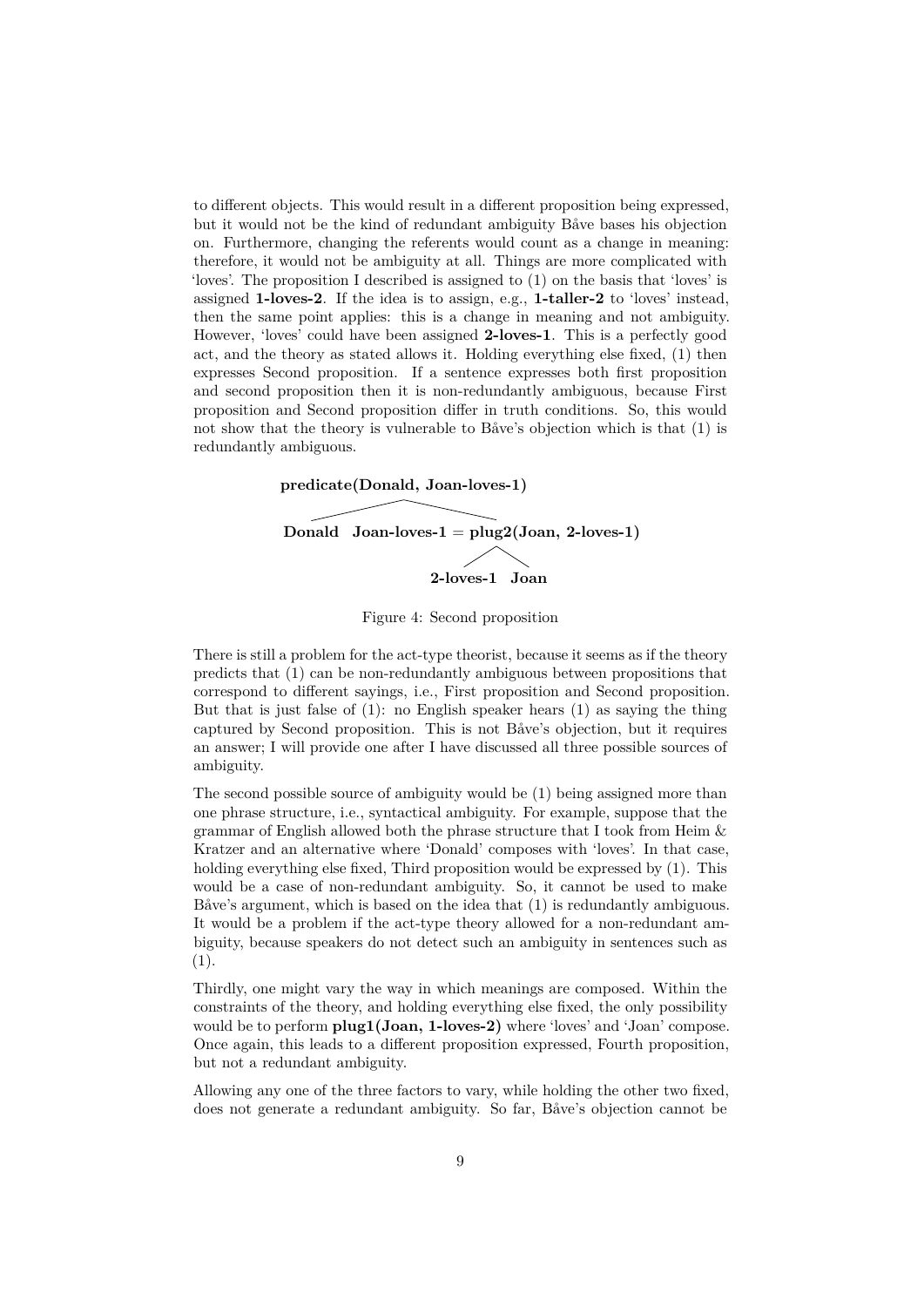

<span id="page-9-0"></span>Figure 5: Alternative phrase structure for 'Donald loves Joan'



<span id="page-9-1"></span>Figure 6: Third proposition



 $\bm{\mathrm{Donald}} \ \ \mathrm{Joan-loves\text{-}1} = \text{plug1}(\mathrm{Joan},\, \mathrm{1\text{-}loves\text{-}2})$ 1-loves-2 Joan

<span id="page-9-2"></span>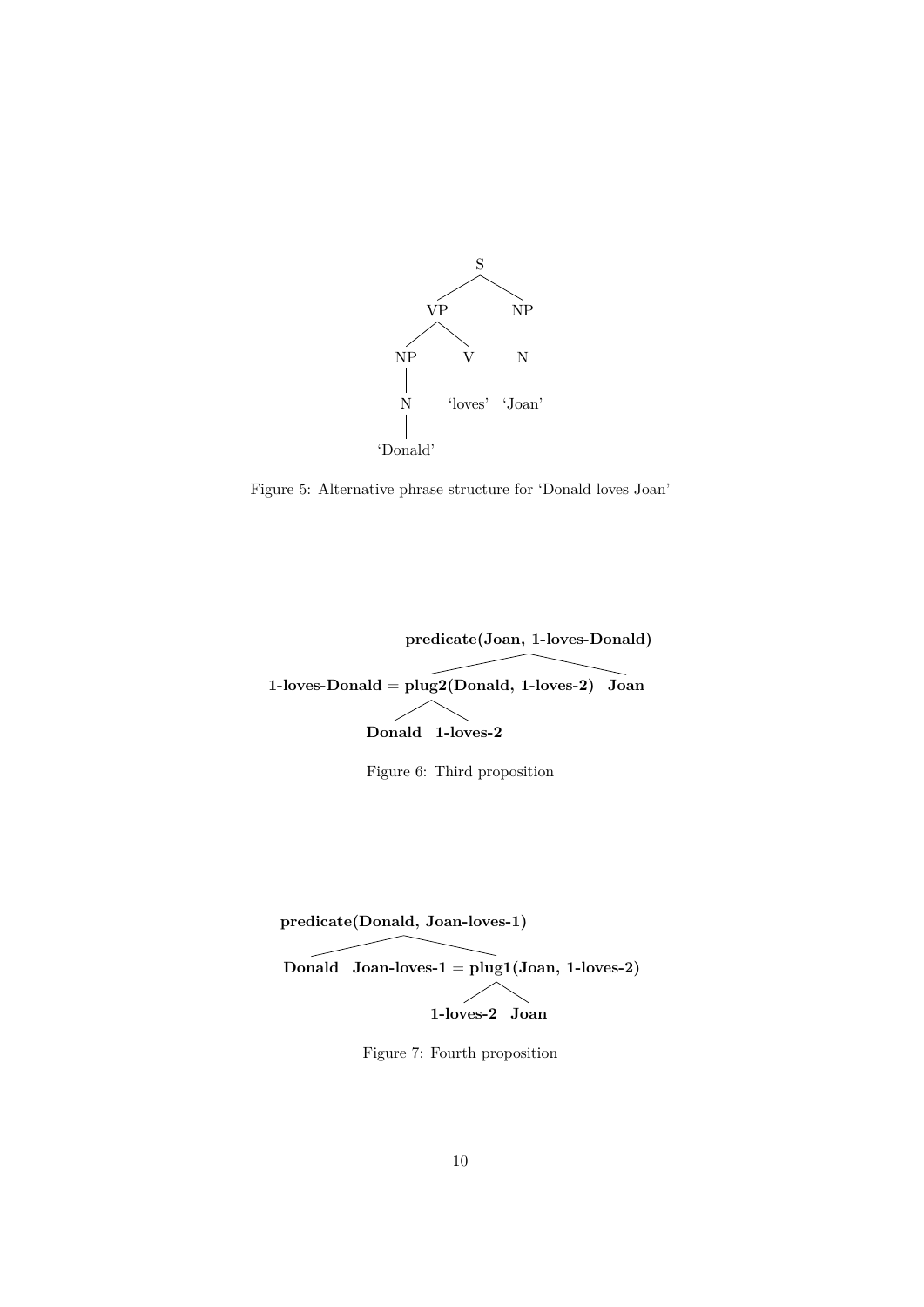made against this version of the act-type theory. I will now consider some combinations of the factors. Firstly, (1) will be ambiguous between Second proposition and Fourth proposition if both the phrase structure can be varied and 'loves' might be assigned **1-loves-2** or **2-loves-1**. Another possibility is varying both act of expression and act of combination. The latter option would allow the original phrase structure to express Fifth proposition, and make (1) redundantly ambiguous. The way to generate both of the pair of propositions discussed in Båve and King's objections would be to vary both structure and either what is expressed or the action performed, to get, e.g., Sixth proposition.



<span id="page-10-1"></span><span id="page-10-0"></span>Figure 9: Sixth proposition

In response to these possibilities, the act-type theorist should claim that a sentence such as (1) cannot be assigned more than one phrase structure. And they should claim that the expression and composition rules are more restrictive than I have so far specified them as being, so that it is not possible to perform different acts of expression and combination. This rules out the individual sources of variation, which generate unwanted non-redundant ambiguities, and combinations of them, which generate unwanted redundant ambiguities.

The first claim can be defended by appealing to the following principle: a sentence should be assigned multiple structures if and only if that sentence is non-redundantly ambiguous. Everybody agrees that (1) is not non-redundantly ambiguous. So, if the principle holds then the claim that the act-type theorist wants to make is justified. This claim is also standardly made by linguists investigating sentence structure. It is up for some debate what structure to assign to (1), but not whether a grammar ought to generate one or two structures for (1). The type of theory I give can be adapted to whatever is the best proposal about natural language phrase structures. As stated, the theory requires only that phrase structures are binary branching graphs.<sup>6</sup>

 $6$ Collins (2011, chap. 5), in the context of a discussion of the metaphysics of propositions, defends a theory of syntax such that all phrase structures are binary branching. If so, my assumption is justified.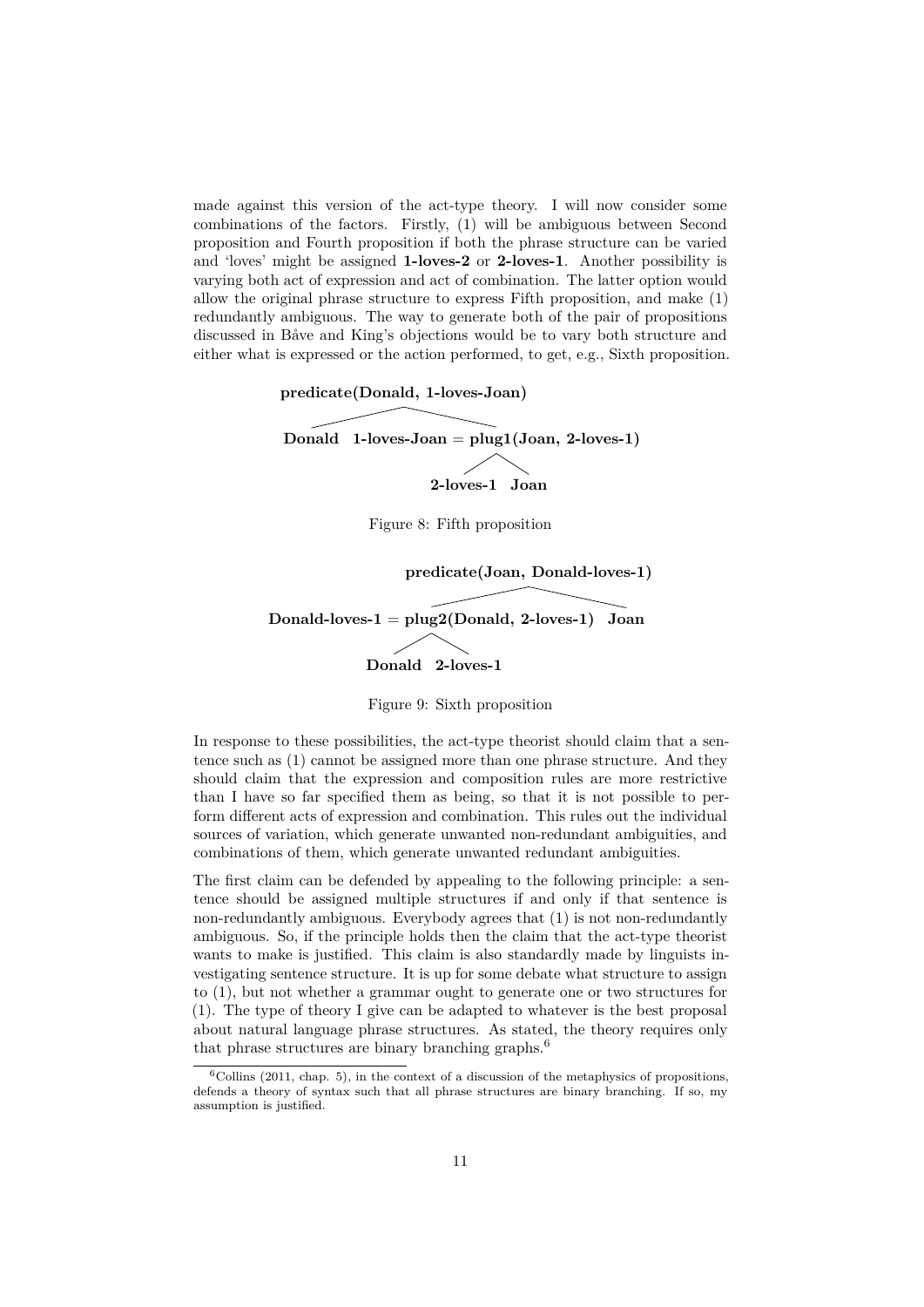The act-type theorist should also set less permissive rules for expression and combination. Suppose that there is just one phrase structure that can be associated with (1), and that it is the one described by Heim & Kratzer. In that case, the defender of the act-type theory might say that 'loves' must be associated with **1-loves-2**, and that the act of combination must be **plug2**. Or, they might say that 'loves' must be associated with **2-loves-1** and the act of combination must be **plug1**. These look like notational equivalents: each one says that the beloved slot must be indexed a certain way and then that index must be plugged. So, one possibility is that the act-type theorist can just pick either option.

A more ambitious possibility would be to give a rule that captures a generalisation about how verbs work in English. One idea would be that verbs not only have a number of arguments, but these arguments correspond to types of role associated with the verb. It is not arbitrary that the first thing that a verb like 'loves' combines with plays the beloved role, and the second the lover. This could be captured by requiring 'loves' to express **1-loves-2** and requiring the combination for all acts of expression and reference to be a rule which says that the highest index must be plugged.<sup>7</sup>

If the act-type theorist rejects the possibility of multiple structures for (1), says that the meanings of verbs are fixed, and says that the acts of combination are fixed, sentences such as (1) will exp[re](#page-11-1)ss exactly one proposition. Such sentences will be neither redundantly nor non-redundantly ambiguous. I claim that these are reasonable things for the act-type theorist to say, and therefore that they can meet Båve's objection.

#### **6 Fineness of grain**

<span id="page-11-0"></span>According to the version of the act-type theory described in section 4, which I will now refer to just as 'the act-type theory', propositions are abundant, and they are (relatively) *fine grained* in the following sense: there are pairs of distinct propositions that are necessarily equivalent in truth value. Which proposition a sentence expresses is also highly *sensitive* to the [structure](#page-4-0) of that sentence: no pair of sentences with different structures, whether from the same or different languages, express the same proposition. The act-type theory shares this feature with any theory which closely connects propositional structure and sentence structure. King's theory of propositions is a well-known example of such a theory (King 2007, 2009, 2013a, 2013b, 2019a; King, Soames, and Speaks

<span id="page-11-1"></span> $7$ Hanks (2015, 86) uses these ideas in his treatment of constructions such as (1). Hanks appeals to work on thematic roles, citing Dowty (1989). Collins (2018) also presents Hanks' position in terms of thematic roles, citing Chomsky (1981) as the source of the idea. Soames attributes his ver[sion of the id](#page-16-6)[ea to M](#page-16-7)[ontagu](#page-16-8)e [\(1973\).](#page-16-9) [There i](#page-16-10)s [therefore, a developed position](#page-16-1) that can be appealed to, and it is one to which some act-type theorists are already sympathetic. T[he discussion in He](#page-16-1)im and Kratzer (1997, chap. 3) explains their thinking about thematic roles and related issues. Heim & Kratzer's theory [impo](#page-16-11)ses constra[ints o](#page-16-5)n the roles played by arguments via the denotations they assign. They expl[icitly](#page-15-3) reject the possibility of variation of this hierarchy (Heim and Kratzer 1997, 55). T[he ide](#page-16-12)a that I propose for the act-type theorist is essentially the same as the one that they discuss, and attribute to Grimshaw (1990). Verbs encode a hierarchy of arguments. F[urthermore, th](#page-16-3)e phrase structure fixes which object is assigned to each argument: slots are filled by immediate syntactic neighbours in an order fixed by the encoded hierarchy.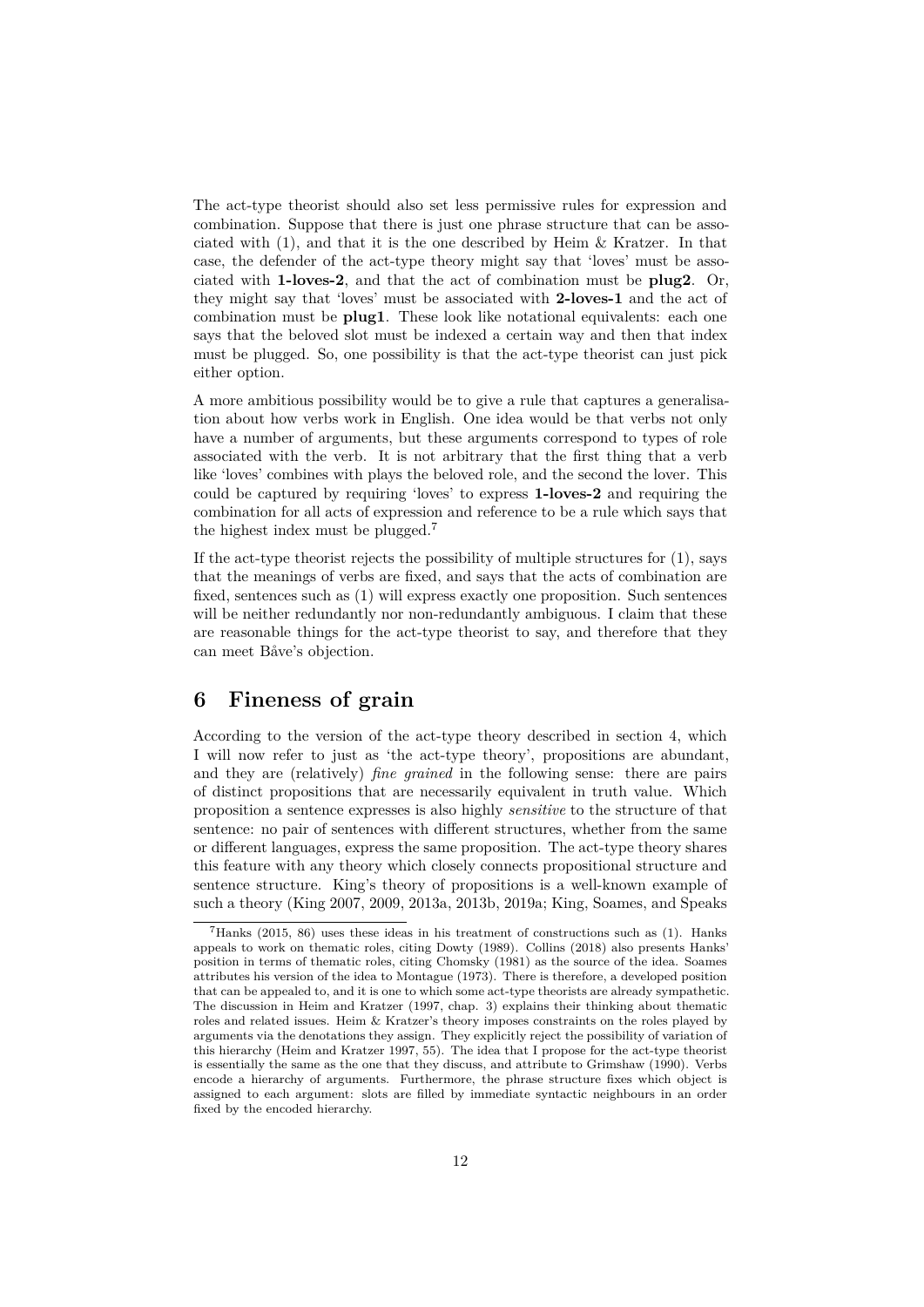2014, chap. 4). I will not discuss King's views, except to note that he makes arguments for sensitivity which, if they succeed, would also support the act-type theory. I will discuss some objections that might be raised against the act-type theory regarding sensitivity. I think that in each case there is a reasonable answer; more specifically, I think that in each case there is an objection to be made only given some additional claims which the act-type theorist might reasonably reject.

The first objection is that there are pairs of sentences which have different syntactic structures, but which, it is argued, express the same proposition. Collins (2007, 820) provides some intralinguistic examples:

Passives: Bill kicked the ball – The ball was kicked by Bill Expletives: A fly is in my soup – There is a fly in my soup Clefts: Bill wants a car – What Bill wants is a car – It is a car that [Bill](#page-15-4) wants

Raising: Bill appears to be tired – It appears that Bill is tired

I will discuss the active/passive pair (3) and (4):

- (3) Bill kicked the ball.
- (4) The ball was kicked by Bill.

Tsompanidis (2013) provides an interlinguistic example from Modern Greek:

- (5) Dara swims.
- (6) Η Ντάρα κολυμπάει DEF.A[RT-FE](#page-17-3)M Dara swim-3s Dara swims

I will grant the first premise of the argument, i.e., that the members of the pairs have different structures, regarding the active/passive pair, (3) and (4), and the English/Greek pair,  $(5)$  and  $(6)$ . And, I agree that it follows from sensitivity, and the first premise, that the active/passive pair express distinct propositions, and that the English/Greek pair express different propositions. So, if the argument can be made that the pairs do express the same proposition, the act-type theory must be rejected along with all theories entailing sensitivity. A natural idea is that the pairs in question have some property in common which entails that they express the same proposition. For example, perhaps (3) and  $(4)$  have the same meaning. Or, perhaps  $(5)$  is the standard translation of  $(6)$ , and *vice versa*.

There are two ways to respond to this sort of argument. The first is to deny that the pairs have the property, the second is to deny that having the property entails that they express the same proposition. These strategies can be mixed to cover different cases. Following the first strategy, the act-type theorist can deny that the pairs have the same meaning. Sameness of meaning should be defined as expressing the same proposition; the act-type theory entails that different propositions are expressed. Following the second strategy, the act-type theorist can deny that translation requires identity of proposition expressed; they can therefore accept that the sentences of the English/Greek pair are translations of each other.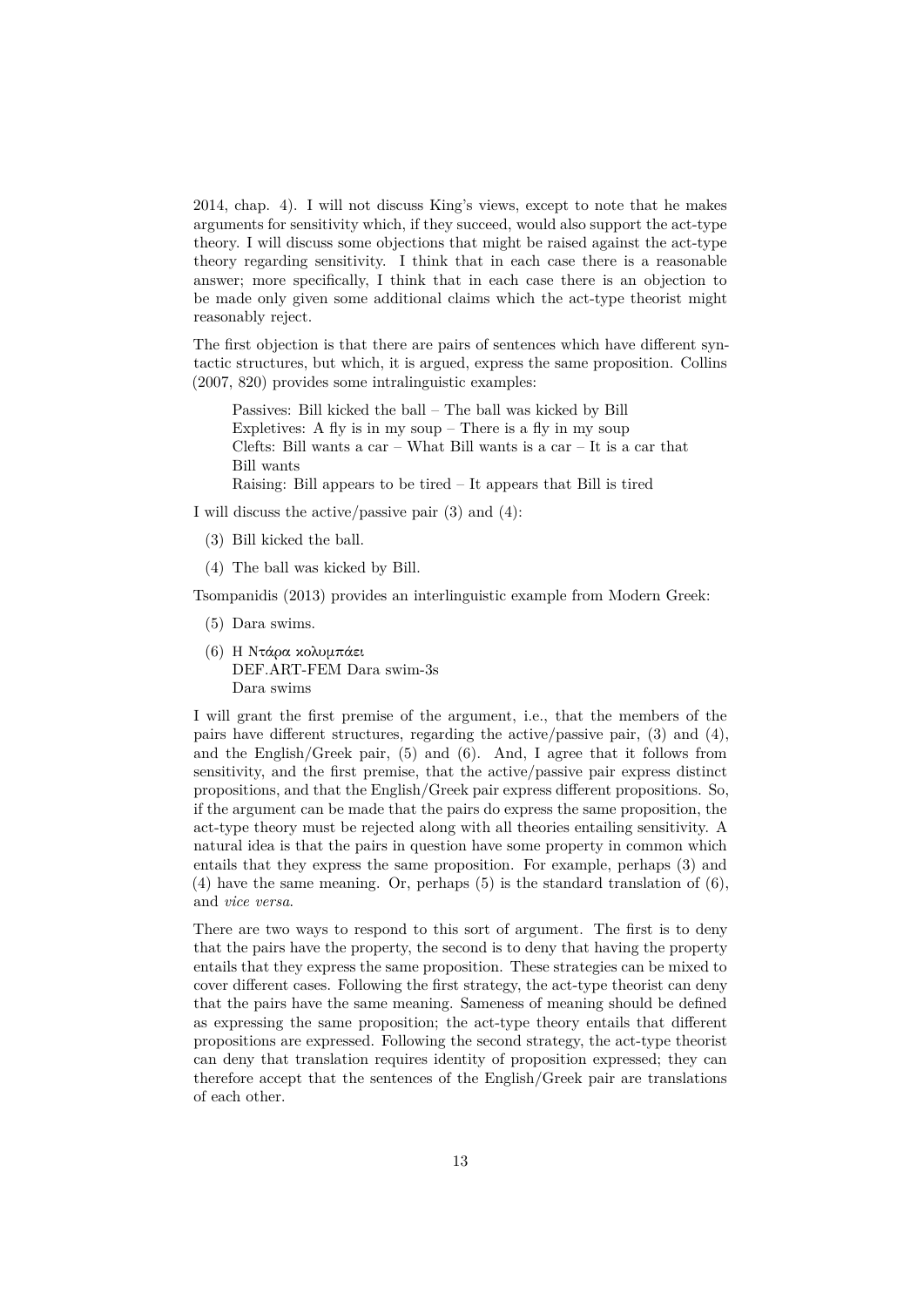Putting the point more generally, there are two possible collections of views. Firstly, one can either, (i) accept sensitivity, (ii) say that two sentences mean the same if and only if they express the same proposition, and (iii) deny that the active/passive pair mean the same. Or, secondly, (i) accept sensitivity, (iv) reject the claim about meaning in (ii), and (v) accept the claim that the active/passive pair mean the same. The first collection of views,  $(i)$ – $(iii)$ , is no worse than the second collection,  $(i)$ ,  $(iv)$ ,  $(v)$ . So, that the act-type theorist must accept the first collection of views rather than the second is not an objection to the act-type theory.

Another objection concerns attitude reports, such as the report pair, (7) and (8), which differ only in whether  $(3)$  or  $(4)$  is embedded in the environment 'Anne believes that …'.

- (7) Anne believes that Bill kicked the ball.
- (8) Anne believes that the ball was kicked by Bill.

Consider the following *simple theory of attitude reports*. An attitude report, e.g., (7) or (8), reports that the subject of the report stands in the relation *believes*, a property holding of pairs of subjects and propositions, to the proposition denoted by the 'that'-clause in the report. Furthermore, a 'that'-clause denotes the proposition expressed by the sentence embedded in it. According to the act-type theory, the two 'that'-clauses denote different things.

Consider also the following *simple theory of belief*. Belief is a relation that holds between a subject and a proposition, i.e., an act of predication, if and only if the subject is either performing or is disposed to perform that act of predication. On this view, it is possible to believe the proposition expressed by (3) but not (4), and *vice versa*.

The simplest option would be to accept these consequences. These are different things that Anne might believe, therefore, one report might be true while the other is false. Another viable option is to propose a more complicated theory about attitude reports. Perhaps, for example, what is being reported is that Anne stands in the belief relation to some proposition in a class determined by the 'that'-clause, and that both (3) and (4) determine the same class. Hanks (2015, chap. 7) and Soames (2015, chap. 7) both endorse more sophisticated theories of attitude reports.

The act-type theorist might also reject the simple theory of belief. In particular, they might reject the claim that performing, or being disposed to perform, an act [of predication i](#page-16-0)s necessary for [believing that](#page-17-0) proposition; perhaps, for example, performing one predication in a certain class entails believing all the propositions in that class. So, that Anne performs only one act of predication does not entail that she believes only one proposition. By rejecting one or both of the simple theory of attitude reports and the simple theory of belief, the act-type theorist can accept the standard intuitions about attitude reports while holding that propositions are abundant and sensitive to the syntactic structure of the sentences that express them.

Making the response that I have just suggested allows for a response to a related objection. Suppose, for the sake of argument, that the sentences of Modern Greek can express only some propositions, and that the sentences of English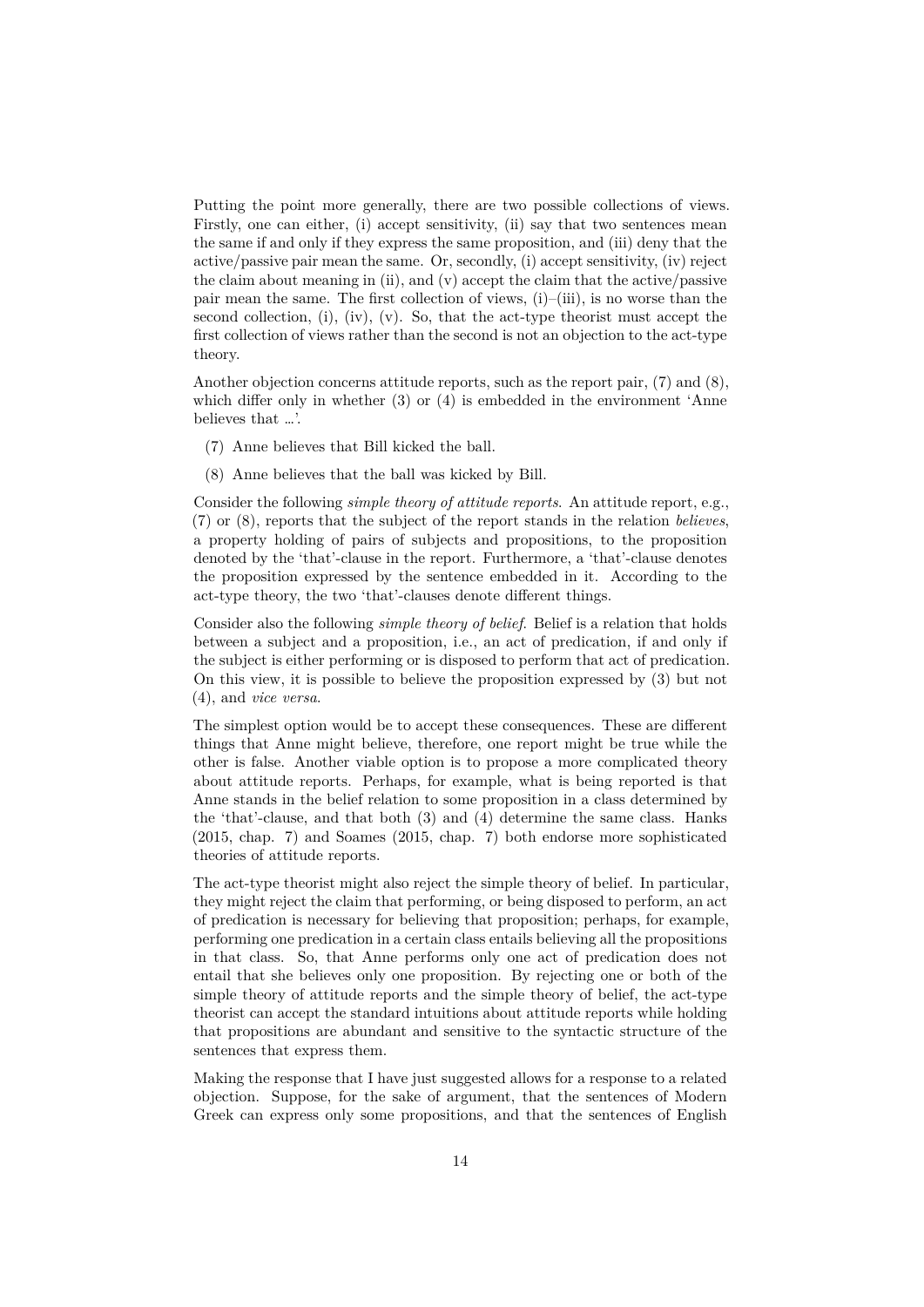can express only some propositions, and that these classes are distinct. One might put this as the claim that there are things that both English and Modern Greek speakers cannot say, as well as things that English speakers can say that Modern Greek speakers cannot, and *vice versa*. It might then be objected that this contradicts a plausible principle of *effability*: anybody can say anything. The act-type theorist will have to accept this consequence, at least if it turns out that natural languages differ in their syntactic structures in relevant ways. However, the points made above about attitude reports and the nature of belief allow them to say that while effability may well be false, that does not entail either of the following two claims. Firstly, that there are propositions that speakers of, e.g., English cannot believe. Secondly, that there are propositions that speakers of, e.g., Modern Greek can believe that speakers of, e.g., English cannot report those speakers as believing. Even if effability is false, speakers can believe things that they cannot say, and their beliefs can be truly reported using 'that'-clauses which express propositions that they cannot say. These observations make the rejection of effability more plausible.

Another objection concerns the individuation of propositions. The question can be presented by contrasting a coarse grained theory of propositions, e.g., that propositions are sets of possible worlds, and a relatively fine grained theory such as the neo-Russellian theory which identifies propositions with complexes of objects and properties (King, Soames, and Speaks 2014, chap. 3; King 2019b, sec. 2). One motivation for preferring the more fine grained view is to point out the implausibility of saying that someone who believes the proposition expressed by (9) necessarily believes the proposition expressed by  $(10).8$ 

- [\(9\)](#page-16-4) Two is prime.
- (10) Six is perfect.

A better view is that these two sentences express distinct p[ro](#page-14-0)positions, which, since both are necessary, are both true at every possible world. The more fine grained neo-Russellian view distinguishes these propositions, because different properties, *prime* and *perfect*, and different objects, two and six, are involved.

The act-type theory is committed to a view that is more fine grained than the neo-Russellian theory. To see this, compare the English (5), Modern Greek (6), and German (11).

(11) Dara schwimmt.

Both the sets of worlds theory and the neo-Russellian theory say that (5), (6), and (11) have the same meaning, i.e., that they express the same proposition. The act-type theory assigns the same proposition to (5) and (11), and a different proposition to (6). The objection might then be made that this is a distinction without a difference.

The neo-Russellian theory has a reason to count the meanings of (9) and (10) as distinct, and the meanings of  $(5)$ ,  $(6)$ , and  $(11)$  as the same. This is because the neo-Russellian theory is motivated by the idea that sentences should be assigned different propositions as meanings if and only if it is possible that someone might believe one proposition but not the other. Many people find this plausible for

<span id="page-14-0"></span><sup>&</sup>lt;sup>8</sup>A *perfect* number is the sum of its divisors:  $1 + 2 + 3 = 6$ .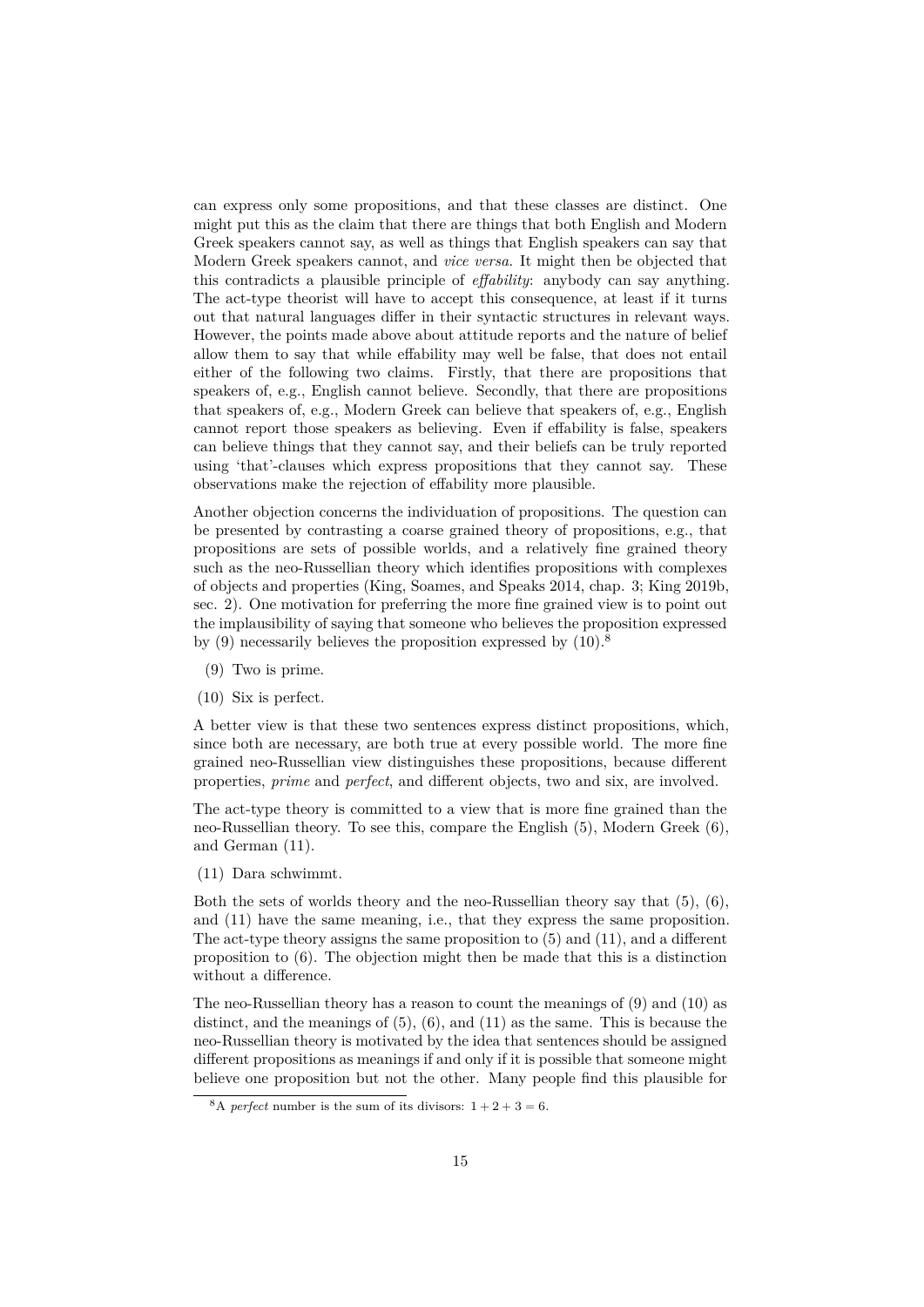$(9)$  and  $(10)$ , but much less plausible for  $(5)$ ,  $(6)$ , and  $(11)$ . From the point of view of this motivation for the neo-Russellian view, assigning different meanings to  $(6)$  and  $(5)/(11)$  is a distinction without a difference.

The act-type theory does not have an equivalent reason to reject sensitivity. The act-type theory is motivated by the need to give a theory of what is expressed by sentences such that it is plausible that such things exist and play at least some of the traditional roles of propositions. The act-type theory then identifies propositions with acts, and assigns different propositions to sentences because of differences in syntactic structure. From the point of view of the act-type theory, motivated in this way, the distinction in meaning between  $(6)$  and  $(5)/(11)$  is not a distinction without a difference: the difference is that different acts are performed.

## **7 Conclusion**

<span id="page-15-0"></span>I have shown how one might develop an act-type theory of propositions which is not vulnerable to Båve's objection, or to King's. My development of the theory rests on reasonable assumptions about language, and is, at the least, an internally coherent theory that act-type theorists and their opponents should consider.

According to the theory that I have described, grammar constrains the acts of predication that are performed when a sentence is uttered. The first way this is effected is through the phrase structure of the sentence. If a sentence has a particular phrase structure, then the complex act performed is restricted in important ways. The act-type theorist can defer to syntactic theory as to what these structures are like, as long as one structure is assigned to each non-ambiguous sentence, and that (syntactical, non-redundant) ambiguity is explained by a correspondence between distinct readings and distinct structures. Secondly, grammar requires some expressions, e.g., transitive verbs, to have certain acts assigned as their meanings and certain acts to be performed when meanings are composed. Within these constraints imposed by grammar, an utterance results in a single act and therefore the expression of a single proposition.

One might still object that this allows for too many propositions that differ in ways that seem unimportant. The propositions I have discussed all exist, according to the theory, they are just not expressed by (1). That was not the point of Båve's criticism, although it is suggested by King. However, it is not obvious why the existence of these propositions should be taken to be a problem for a theory of propositions that is otherwise attractive.

#### **References**

- Båve, Arvid. 2019. 'Acts and Alternative Analyses'. *The Journal of Philosophy* 116 (4): 181–205. https://doi.org/10.5840/jphil2019116412.
- <span id="page-15-1"></span>Chomsky, Noam. 1981. *Lectures on Government and Binding: The Pisa Lectures*. Dordrecht: Foris.
- <span id="page-15-4"></span><span id="page-15-3"></span><span id="page-15-2"></span>Collins, John. 2007. 'Syntax, More or Less'. *Mind* 116 (464): 805–50. https: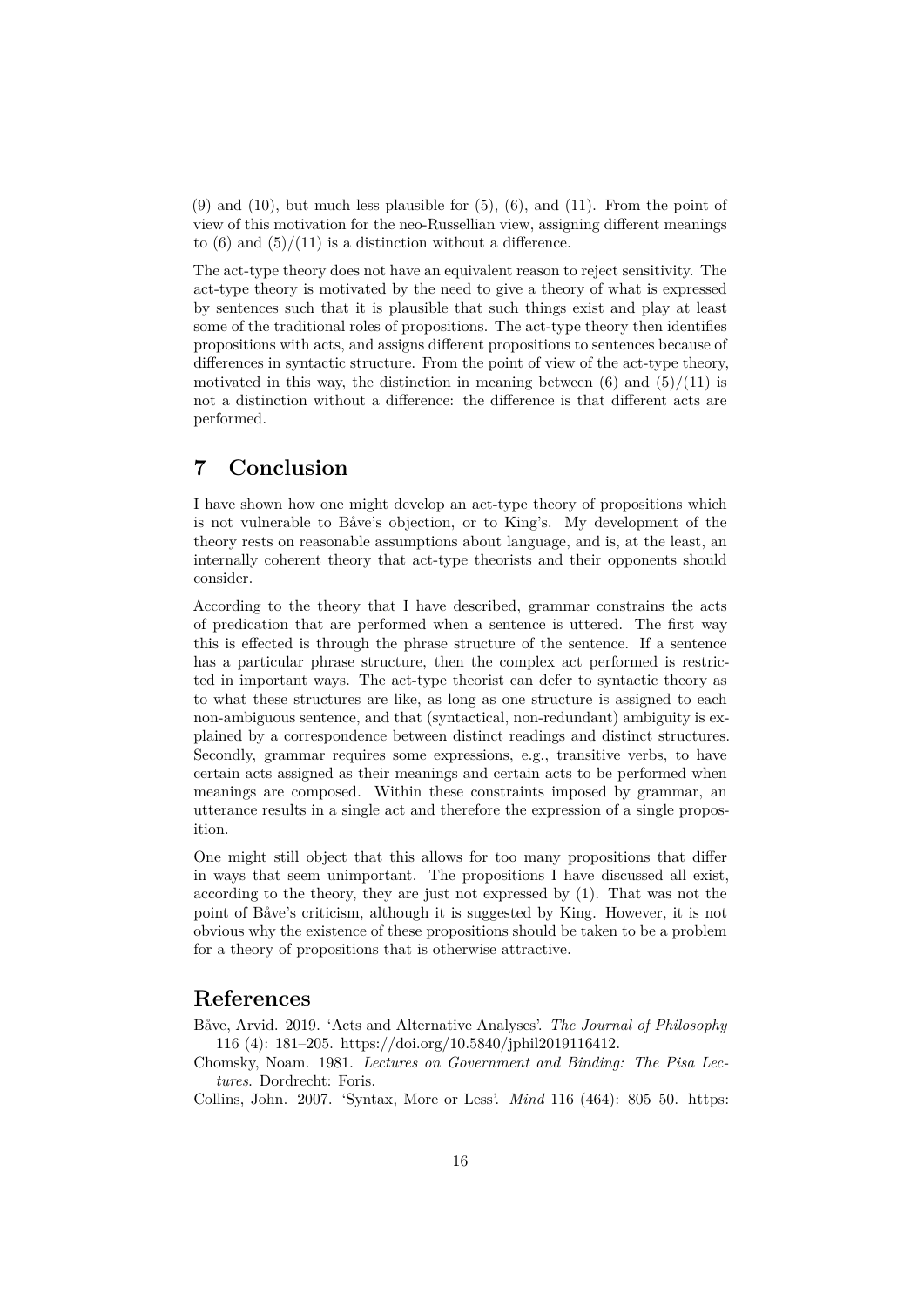//doi.org/10.1093/mind/fzm805.

- ———. 2011. *The Unity of Linguistic Meaning*. Oxford: Oxford University Press. https://doi.org/10.1093/acprof:oso/9780199694846.001.0001.
- ———. 2018. 'The Redundancy of the Act'. *Synthese* 195 (8): 3519–45. https: [//doi.org/10.1007/s11229-017-13](https://doi.org/10.1093/mind/fzm805)82-3.
- <span id="page-16-5"></span>Dowty, David R. 1989. 'On the Semantic Content of the Notion of "Thematic Role"'. In *[Properties, Types and Meaning: Volume II: Semanti](https://doi.org/10.1093/acprof:oso/9780199694846.001.0001)c Issues*, edited by Gennaro Chierchia, Barbara H. Partee, and Raymond [Turner,](https://doi.org/10.1007/s11229-017-1382-3) [69–129. Studies in Linguistics and Ph](https://doi.org/10.1007/s11229-017-1382-3)ilosophy. Dordrecht: Springer Netherlands. https://doi.org/10.1007/978-94-009-2723-0\_3.
- <span id="page-16-11"></span>Fine, Kit. 2000. 'Neutral Relations'. *The Philosophical Review* 109 (1): 1–33. https://doi.org/10.2307/2693553.
- Gilmore, Cody. 2013. 'Slots in Universals'. In *Oxford Studies in Metaphysics*, edited [by Karen Bennett and Dean W. Zimmerman](https://doi.org/10.1007/978-94-009-2723-0_3), 8:187–233. Oxford: Oxford University Press. https://doi.org/10.1093/acprof:oso/978019968290 [4.003.0005.](https://doi.org/10.2307/2693553)
- Grimshaw, Jane. 1990. *Argument Structure*. Cambridge, MA: MIT Press.
- Hanks, Peter W. 2015. *Propositional Content*. Oxford: Oxford University Press. https://doi.org/10.1093/[acprof:oso/9780199684892.001.0001.](https://doi.org/10.1093/acprof:oso/9780199682904.003.0005)
- He[im, Irene, a](https://doi.org/10.1093/acprof:oso/9780199682904.003.0005)nd Angelika Kratzer. 1997. *Semantics in Generative Grammar*. Oxford: Blackwell.
- <span id="page-16-0"></span>Hodgson, Thomas. 2021. 'Act-Type Theories of Propositions'. *Philosophy Compass*. [https://doi.org/10.1111/phc3.12788.](https://doi.org/10.1093/acprof:oso/9780199684892.001.0001)
- <span id="page-16-3"></span>Jespersen, Bjørn. 2015. 'Should Propositions Proliferate?' *Thought* 4 (4): 243– 51. https://doi.org/10.1002/tht3.184.
- King, Jeffrey C. 2007. *The Nature and Structure of Content*. Oxford: Oxford University Press. [https://doi.org/10.1093/ac](https://doi.org/10.1111/phc3.12788)prof:oso/9780199226061.001. 0001.
- <span id="page-16-6"></span><span id="page-16-2"></span>———. [2009. 'Questions of Unity'.](https://doi.org/10.1002/tht3.184) *Proceedings of the Aristotelian Society* 109: 257–77. https://doi.org/10.1111/j.1467-9264.2009.00267.x.
- ———. 2013a. 'On Fineness of Grain'. *[Philosophical Studies](https://doi.org/10.1093/acprof:oso/9780199226061.001.0001)* 163 (3): 763–81. [https](https://doi.org/10.1093/acprof:oso/9780199226061.001.0001)://doi.org/10.1007/s11098-011-9844-9.
- <span id="page-16-7"></span>———. 2013b. 'Propositional Unity: What's the Problem, Who Has It and Who Solves It?' *[Philosophical Studies](https://doi.org/10.1111/j.1467-9264.2009.00267.x)* 165 (1): 71–93. https://doi.org/10.1 007/s11098-012-9920-9.
- <span id="page-16-9"></span><span id="page-16-8"></span>—[——. 2019a. 'On Propositions and Fineness](https://doi.org/10.1007/s11098-011-9844-9) of Grain (Again!)'. *Synthese* 196 (4): 1343–67. https://doi.org/10.1007/s11229-016-1291-x.
- ———. 2019b. 'Structured Propositions'. In *The Stanf[ord Encyclopedia of](https://doi.org/10.1007/s11098-012-9920-9) Philosophy*[, edited by Ed](https://doi.org/10.1007/s11098-012-9920-9)ward N. Zalta, Summer 2019. Metaphysics Research Lab, Stanford University. https://plato.stanford.edu/archives/sum2019/en tries/proposit[ions-structured/.](https://doi.org/10.1007/s11229-016-1291-x)
- <span id="page-16-10"></span><span id="page-16-4"></span>King, Jeffrey C., Scott Soames, and Jeff Speaks. 2014. *New Thinking about Propositions*. Oxford: Oxford University Press. https://doi.org/10.1093/ac prof:oso/9780199693764.0[01.0001.](https://plato.stanford.edu/archives/sum2019/entries/propositions-structured/)
- <span id="page-16-1"></span>Mo[ntague, Richard. 1973. 'The P](https://plato.stanford.edu/archives/sum2019/entries/propositions-structured/)roper Treatment of Quantification in Ordinary English'. In *Approaches to Natural Language: Proceedings of the 1970 Stanford Workshop on Grammar and Semantics*, [edited by K. J. J. Hintikka,](https://doi.org/10.1093/acprof:oso/9780199693764.001.0001) [J. M. E. Moravcsik, and P. Supp](https://doi.org/10.1093/acprof:oso/9780199693764.001.0001)es, 221–42. Synthese Library. Dordrecht: Springer. https://doi.org/10.1007/978-94-010-2506-5\_10.

<span id="page-16-12"></span>Sennet, Adam. 2016. 'Ambiguity'. In *The Stanford Encyclopedia of Philosophy*,